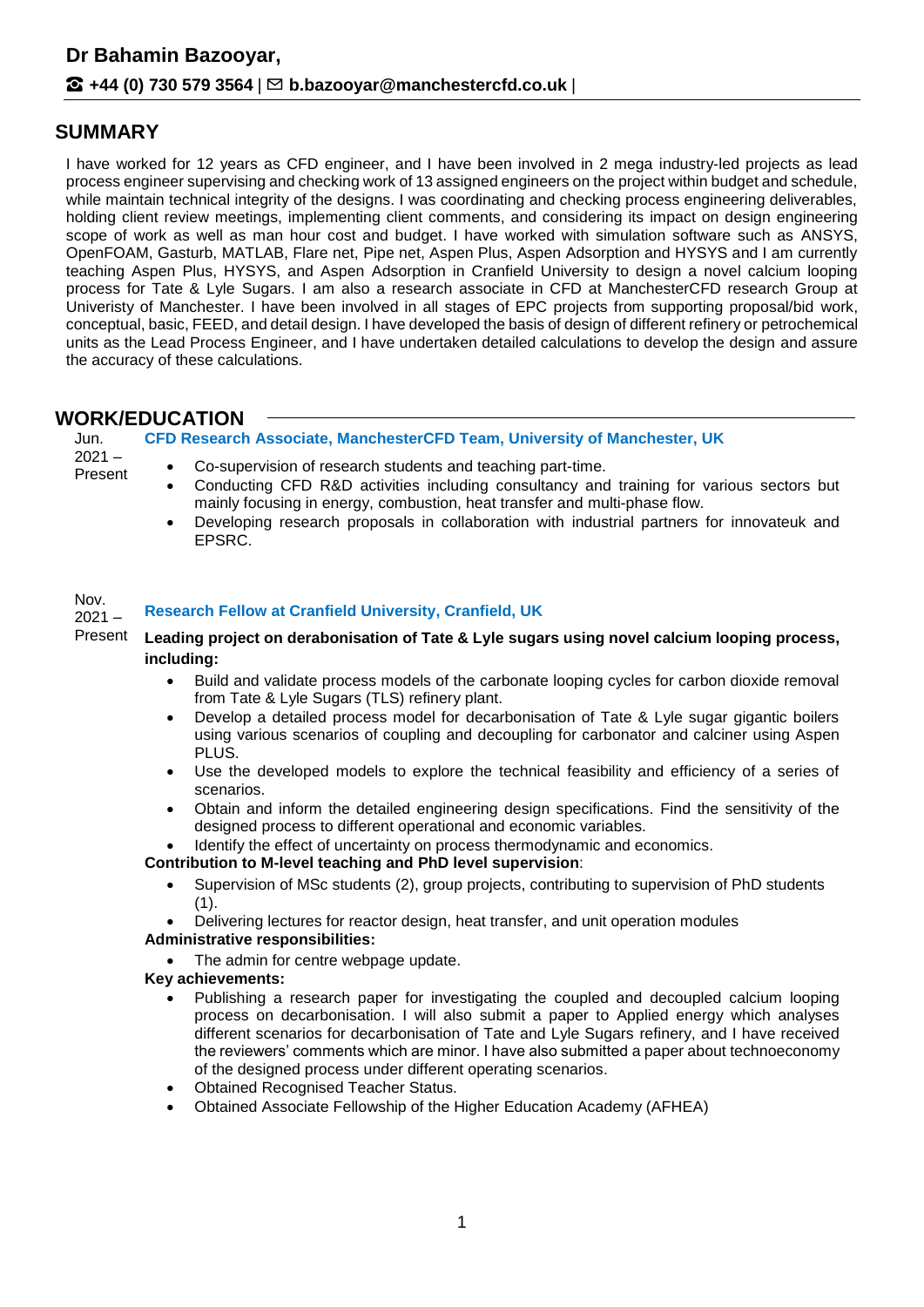#### March. **P/T Lecturer at Staffordshire University, Stoke-On-Trent, UK**

2019– Present

## **Leading Modules on design of Aircraft Propulsion System, Design Project for Sustainability, including:**

- Train UK soldiers serving in North Atlantic Treaty Organisation in Air-engine design and operations.
- Train Staffordshire University Level 4 student in sustainability analysis of any new design and inventions, team working and report preparations.

**Tutoring Modules on Modern Power Plants, Power Plants and Clean Technology, Fundamentals Mechanics and Thermofluid, Low Carbon and Renewable Energy Systems and Power and Propulsion Systems, including:**

- Lecture level 4-7 students the concepts of novel renewable energy systems, material properties, first, second law of thermodynamics, cycles, and modern power stations.
- Teach the use and practical application of the renewable systems including wind turbine, solar panels and fuel cells.
- Teach the process engineering and design of modern power plants using Aspen Plus software.
- Teach the Gasturb software to simulate the operation of different jet engine and find their operating graphs.

## **Contribution to Research, development, smart grid and incubation**:

Do a comprehensive feasibility study for pyrolysis of plastic and polymers.

## **Contribution to M-level teaching and PhD level supervision**:

 Supervision of MSc students (14), group projects, contributing to supervision of PhD students (1).

## **Administrative responsibilities:**

The admin for SAMPID project.

## **Proposal and research grant preparation:**

- EPSRC proposal preparation "**Hy**drogen as a Fuel in Micropower Turbines: **P**otential, **D**esign, and **O**ptimisation (**HYPDO**)"
- EPSRC proposal preparation "**W**aste to **L**ow carbon and highly efficient **Co**generation of heat and **P**ower for domestic applications (**WLCoP**)"
- Innovate UK proposal preparation "**O**ptimised **R**apid **PH**ase-change **E**ngin**E** (ORPHÉE)"

## **Research Fellow at Staffordshire University, Stoke-On-Trent, UK**

 $2018 -$ March 2019

June.

#### **Leading project on design of a microturbine renewable energy combustor, including:**

- Design and test of an advanced 12 kWe micro-turbine combustor for renewable biogas fuel. The test rig for experiment of the microturbine combustor was assembled. The combustor was manufactured and tested in terms of aerodynamics and level of emissions. The CFD model was exploited to provide the initial design and dimension of the combustor.
- Simulation of the turbulent combustion in the designed microturbine combustor using LES RANS turbulence modelling. The Laminar Flamelet models was used to model the concentration of gaseous species. The formation of  $NO<sub>X</sub>$  emission was used using a transport equation for NO and was interacted using
- Calculation of the combustor performance in operating conditions of the microturbine, calculation of the emissions and combustion efficiency and pressure drop.
- Simulation of unsteady turbulent combustion in the designed combustor to observe the temporal characteristics of the flame.
- Combustor optimisation in the microturbine condition and obtain the best operating points in the microturbine available plenum.

#### **Key achievements:**

- Dissemination of the ideas in both the design and operation of microturbine using renewable/alternative fuels (e.g., Hydrogen, syngas, bio Hythane).
- Published two high ranked journal articles in Conversion Energy Management and FUEL and present the results to ASME Turbo Expo 2019: Turbomachinery Technical Conference and Exposition and EMGTF conference.

#### **Publication:**

- **B. Bazooyar**, H. G. Darabkhani. The design strategy and testing of an efficient microgas turbine combustor for biogas fuel. FUEL (2021), 120535.
- **B. Bazooyar**, H. G. Darabkhani. Design, Manufacture and Test of a Micro-turbine Renewable Energy Combustor. Energy Conversion and Management (2020), 112782.

#### **Conference presentation:**

 **B. Bazooyar**, H. G. Darabkhani (speaker). The Micro Turbine Renewable Energy Combustor (MiTREC): Challenges in Design and Modelling of a Biogas Combustor in a 12kWe Micro Turbine Generator (MTG). 2nd EMGTF November 26-27, 2018, Madrid, Spain.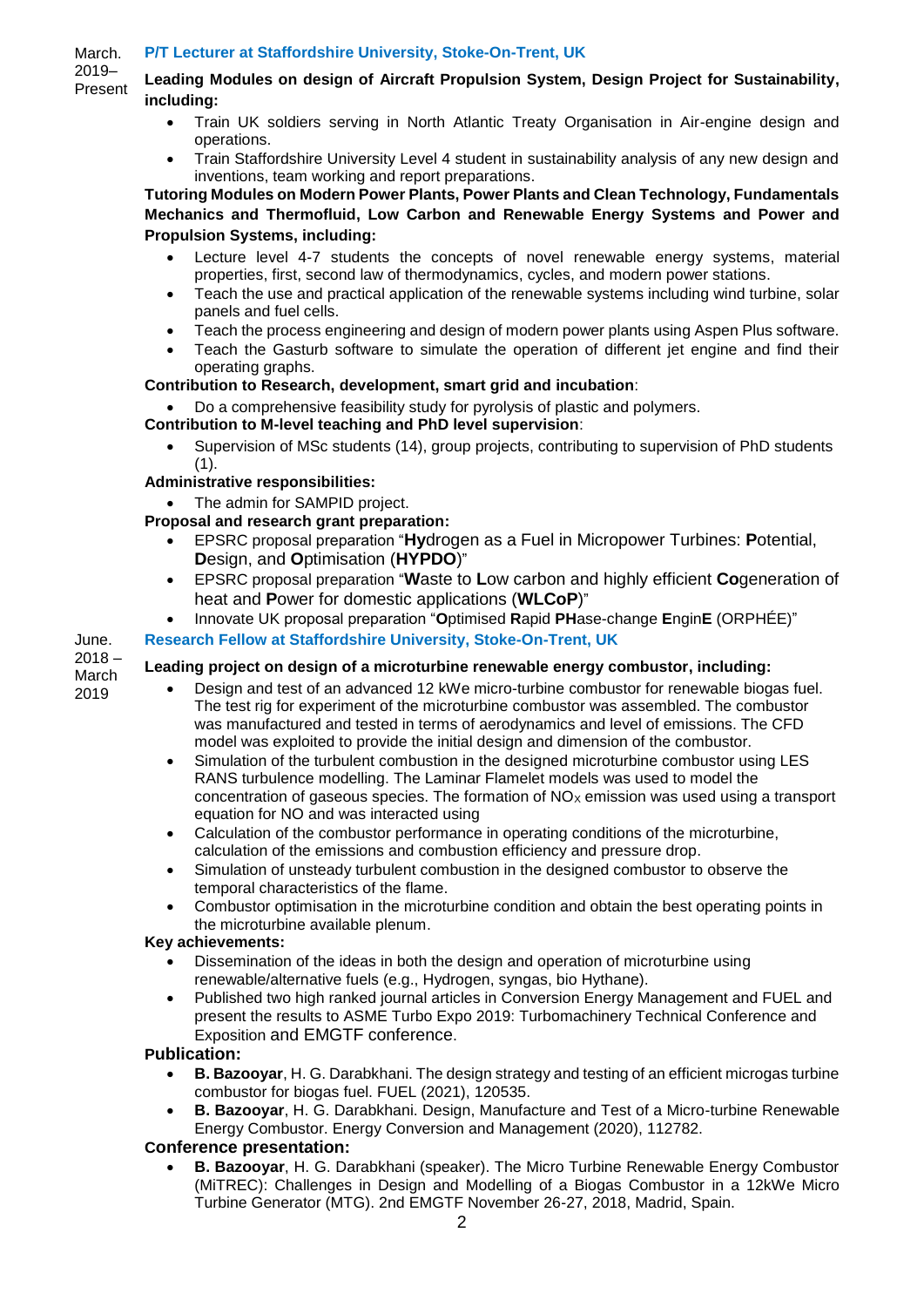**B. Bazooyar** (speaker), H. G. Darabkhani. Design Procedure and Performance Analysis of a Microturbine Combustor Working on Biogas for Power Generation. Proceedings of ASME Turbo Expo 2019: Turbomachinery Technical Conference and Exposition GT2019 June 17-21, 2019, Phoenix, Arizona, USA.

Sep 2017 to June **P/T Lecturer (Hrly) at Chemical and Petroleum Engineering in Petroleum University of Technology, Ahvaz, Iran Leading Modules on combustion, heat transmission, advanced measurement techniques and** 

#### 2018 **C++ programming**

- Train students in practical learning in heat transmission laboratory.
- Doing module tutorials in material and energy balance.

#### **Student Supervision**

- Train students in practical learning in heat transmission laboratory.
- **PhD in Chemical Engineering, Iran University of Science and Technology, Iran** *(Summa Cum*

#### $2012 -$ *Laude; GPA: 19.28 from 20 )*

Oct. 2017

Sept.

**PhD thesis:** Experimental evaluation and CFD simulation of the nitrogen monoxide production in methyl ester (biodiesel) combustion

#### **Research area:**

- Building a test rig for biodiesel production using various vegetable oil
- A systematic investigation on suitable operating condition for production of methyl ester using alcohol in an alkali environment.
- Production of biodiesel at the optimum operating points using alkali-based transesterification, water washing and oven dehydration.
- Testing and characterisation of various methyl esters using ASTM standards.
- Combustion testing and Measurement of pollutant including NO+NO<sup>2</sup> of biodiesel and diesel fuel in a semi-industrial boiler and make a comparative study for different fuels
- Developing a detailed CFD model for simulation of the combustion in the studied boiler using various combination of turbulence+turbulence/chemistry interaction models
- Validation of the developed models against experimentation using the gleaned data from the first round of project
- Synthesise and characterisation of fuel born catalyst to reduce the level of nitrogen oxides during the combustion of biodiesel
- Analyse the experimental data obtained from the first round of simulation to obtain the level of thermal and prompt NO and make a comprehensive comparison between the NO emission of biodiesel and diesel fuel.

#### **Student supervision:**

supervision of undergraduate students (5)

#### **Key achievements:**

Published 5 articles in 3\*/4\* journals

#### **Publications:**

**B. Bazooyar**, E Ebrahimzadeh, A Jomekian, A Shariati. NOX Formation of Biodiesel in Utility Power Plant Boilers. Part A: Influence of Fuel Characteristics. Energy & Fuels (2014), 3778- 3792.

**B. Bazooyar**, A. Shariati, S.H. Hashemabadi. Characterization and Reduction of NO during the Combustion of Biodiesel in a Semi-industrial Boiler. Energy & Fuels (2015), 6804-6814.

**B. Bazooyar**, S.H. Hashemabadi, A. Shariati. NOX formation of biodiesel in utility power plant boilers ; Part B. Comparison of NO between biodiesel and petrodiesel. Fuel (2016), 323-332.

**B. Bazooyar**, A. Shariati, S.H. Hashemabadi. Turbulent Non-premixed Combustion of Rapeseed Methyl Ester in a Free Shear Swirl Air Flow. Industrial & Engineering Chemistry Research (2016), 11645-11663.

**B. Bazooyar**, A. Jomekian, A. Shariati. Analysis of the Formation and Interaction of Nitrogen Oxides in a Rapeseed Methyl Ester Nonpremixed Turbulent Flame. Energy & Fuels (2017), 8708-8721.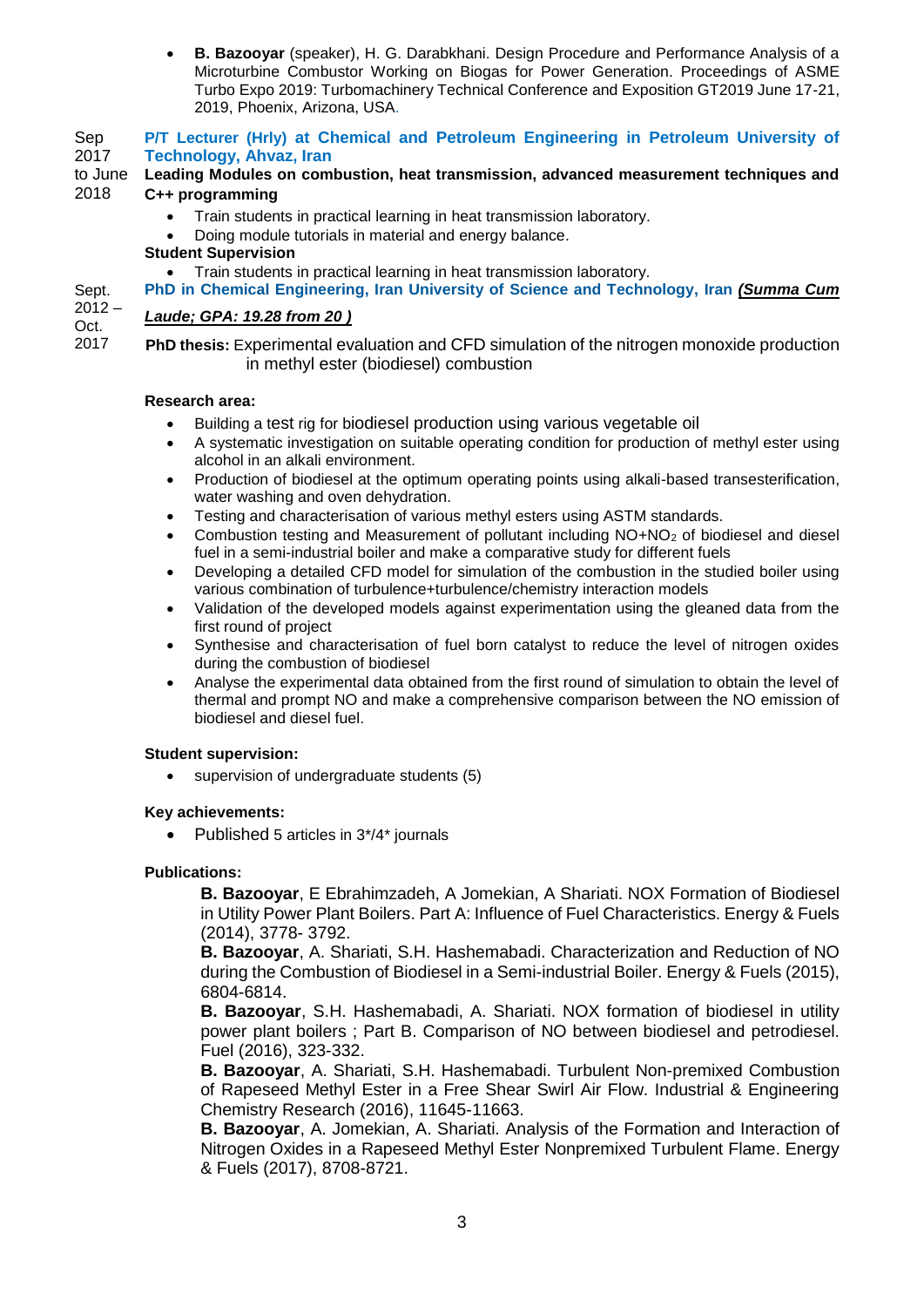Sept. 2008 – Feb. 2011 **MSc in in Chemical Engineering, Petroleum University of Technology, Iran** *(Summa Cum Laude; GPA: 18.17 from 20)*

#### **MSc dissertation: Combustion performance and emission of biodiesel using various vegetable oils in a semi-industrial boiler**

#### **Key achievements:**

- Ranked 1<sup>nd</sup> in Chemical Engineering Department of Petroleum University of Technology.
- Published 4 article in 2 journals
- **Publication:**

**B. Bazooyar**, A. Ghorbani, A. Shariati. Combustion performance and emissions of petrodiesel and biodiesels based on various vegetable oils in a semi-industrial boiler. FUEL (2011), 3078- 3092.

**B. Bazooyar**, A. Shariati. A comparison of the emission and thermal capacity of methyl ester of corn oil with diesel in an experimental boiler. Energy Sources, Part A (2013), 1618-1628. **B. Bazooyar**, N. Hallajbashi, A. Shariati, A. Ghorbani. An investigation of the effect of input air upon combustion performance and emissions of biodiesel and diesel fuel in an experimental boiler. Energy Sources, Part A (2014), 383-392.

**B. Bazooyar**, A. Ghorbani, A. Shariati. Physical properties of methyl esters made from alkalibased transesterification and conventional diesel fuel. Energy Sources, Part A (2015), 468-476. **BSc in Chemical Engineering, Isfahan University of Technology, Iran** *(Summa Cum* 

Sept. 2004 – Sept. 2008 *Laude; GPA: 17.63 from 20)*

> **BSc thesis:** Review of biodiesel production using alkali-based transesterification. **Internship:** Isfahan Refinery.

Key achievements: Ranked 1<sup>nd</sup> in Chemical Engineering Department

# **Grants and Contracts (Total number=3, Total Amount= £1.46m )**

- Agency: The Innovate UK-Energy Catalyst Role: Research Fellow Amount: £1.3m
- Agency: National Iranian Oil Company (NIOC) Role: Project Co-Investigator Amount: £120,000

 Agency: Abadan Refinary (AR) Role: Project Co-Investigator Amount: £40,000 **PROFESSIONAL SKILLS**

#### **Experimental skills:**  Design, construction and building of biofuel production test rigs for various triglyceride-based oils, Design, construction and building of test rig for combustion and carbon capturing from the combustion of biodiesel fuel **Characterization Skills** Scanning Electron Microscopy (SEM), Brunauer–Emmett–Teller (BET), Elemental Analysis (XRD, FTIR), Thermal Analysis (TGA). **Engineering software:** Ansys, OpenFOAM, COMSOL, CANTERA, CHEMKIN, Gasturb,Aspen Plus, Aspen Hysys, Aspen B Jac (HTFS+), Aspen Adsorption (Adsim), HTRI, Flare net, OLGA, PVTsim, Pipesim, PRO II, Pipenet, OpenLCA, **Solid Design**  SolidWORKs, AutoDESK **Software Graphic Design**  Adobe Illustrators, Adobe Photoshop, Corel Draw **Software Programming** C++, FORTRAN, PHYTON